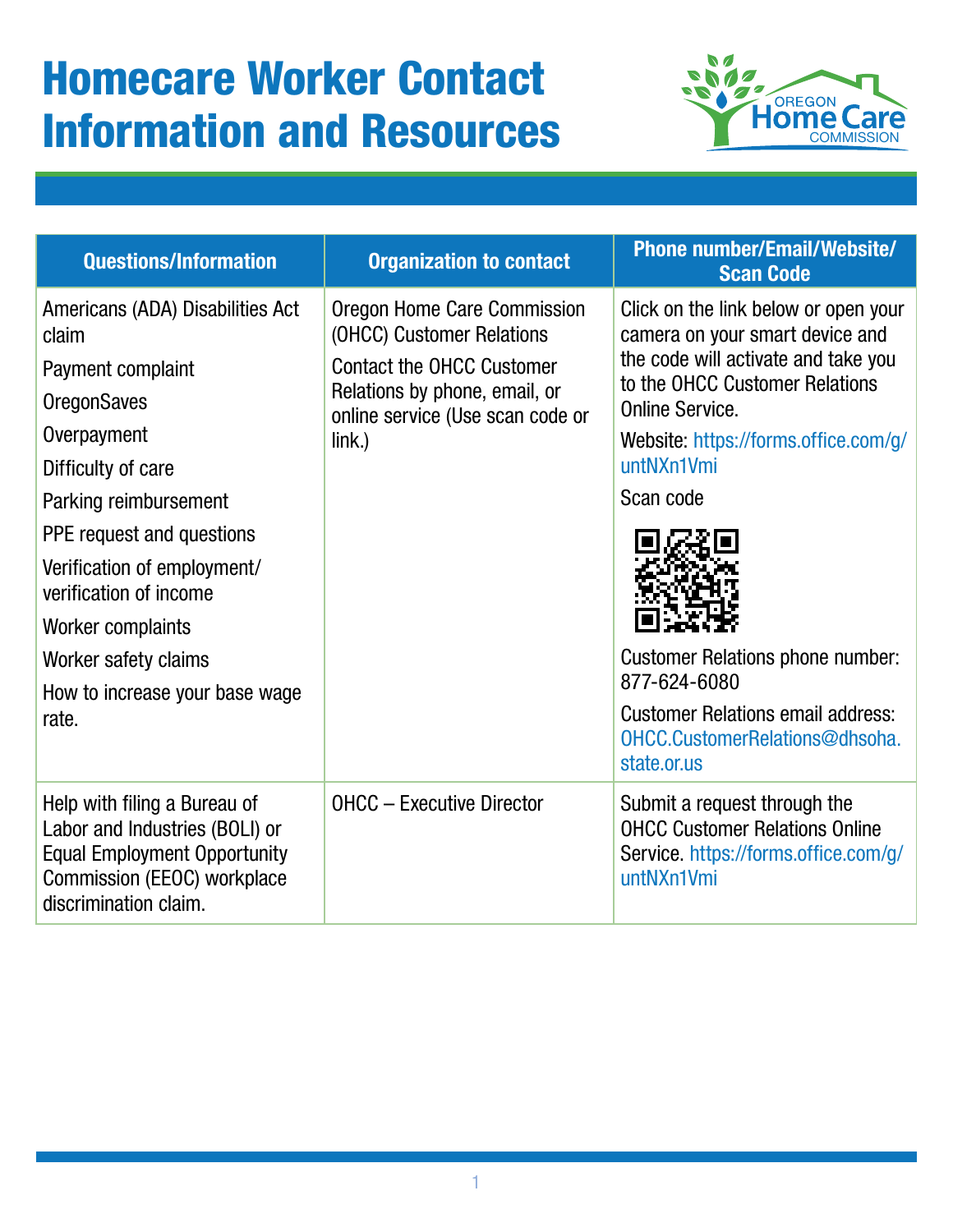| <b>Questions/Information</b>                                                                                                                                                                                                                                                                                                                                       | <b>Organization to contact</b>                          | <b>Phone number/Email/Website/</b><br><b>Scan Code</b>                                                                                                                        |
|--------------------------------------------------------------------------------------------------------------------------------------------------------------------------------------------------------------------------------------------------------------------------------------------------------------------------------------------------------------------|---------------------------------------------------------|-------------------------------------------------------------------------------------------------------------------------------------------------------------------------------|
| Grievances and late-payment<br>penalty requests are initiated with<br>the MAC.<br>Other questions:<br>Collective bargaining<br>agreement<br><b>OregonSaves</b><br><b>Oregon Provider Time Capture</b><br><b>Direct Care Innovations</b>                                                                                                                            | Member Assistance Center (MAC)                          | MAC phone number: 844-503-7348<br>MAC email address: contact@<br>seiu503.org                                                                                                  |
| Carewell member benefits<br>(medical, dental, vision,<br>paid-time off, and employee<br>assistance program)<br>Carewell required orientation<br>and training, core, and<br>refresher.<br><b>Carewell Training &amp; Benefits</b><br>website: https://www.<br>carewellseiu503.org/<br>Carewell SEIU 503 Training<br>(required) https://www.<br>carewellseiu503.org/ | <b>Carewell Training &amp; Benefits</b>                 | <b>Carewell Training &amp; Benefits</b><br>website: https://www.<br>carewellseiu503.org/                                                                                      |
| <b>OHCC Certifications:</b><br><b>Professional Development</b><br>Certification<br>Learn how to increase your<br>base wage rate.<br><b>Enhanced Certification</b><br><b>Exceptional Certification</b><br><b>Ventilator Dependent</b><br><b>Quadriplegia Certification</b>                                                                                          | <b>OHCC Certifications/Customer</b><br><b>Relations</b> | <b>OHCC Certification email address:</b><br>CERTIFICATIONS.OHCC@dhsoha.<br>state.or.us<br><b>OHCC Customer Relations online:</b><br>https://forms.office.com/g/<br>untNXn1Vmi |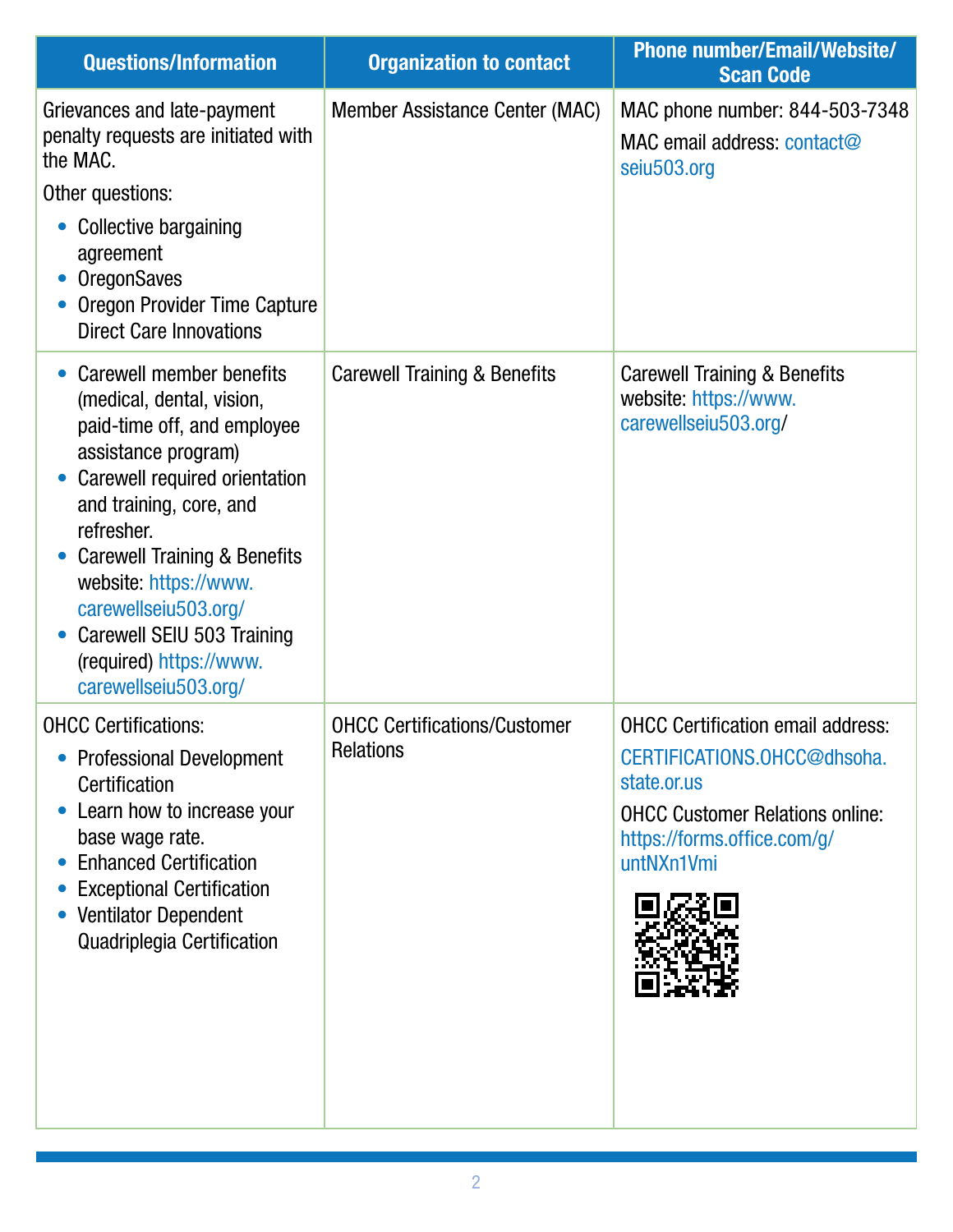| <b>Questions/Information</b>                                                                                                                                                                                                                                                                      | <b>Organization to contact</b>                                                         | <b>Phone number/Email/Website/</b><br><b>Scan Code</b>                                                                                                                                                                                                                                                                                                                        |
|---------------------------------------------------------------------------------------------------------------------------------------------------------------------------------------------------------------------------------------------------------------------------------------------------|----------------------------------------------------------------------------------------|-------------------------------------------------------------------------------------------------------------------------------------------------------------------------------------------------------------------------------------------------------------------------------------------------------------------------------------------------------------------------------|
| <b>CPR/First Aid</b>                                                                                                                                                                                                                                                                              | <b>OHCC CPR/First Aid</b>                                                              | Phone number: 888-365-0001<br>Email address: CPR.FirstAid@<br>dhsoha.state.or.us<br>Web page: https://www.oregon.gov/<br>dhs/SENIORS-DISABILITIES/HCC/<br>PSW-HCW/Pages/CPR-FirstAid.aspx                                                                                                                                                                                     |
| <b>OHCC Health &amp; Safety web page</b><br>content:<br>How to request personal<br>$\bullet$<br>protective equipment (PPE)<br>PPE reports<br>Flu prevention resources<br>COVID-19 training courses<br>COVID-19 resources, FAQs,<br>handouts<br>Link to Tobacco Quit Line<br>Workers' compensation | Visit OHCC Health & Safety web<br>page or contact OHCC Customer<br>Relations.          | OHCC Health & Safety web page:<br>https://www.oregon.gov/dhs/<br>SENIORS-DISABILITIES/HCC/PSW-<br>HCW/Pages/Health-Safety.aspx<br><b>Customer Relations phone number:</b><br>877-624-6080<br><b>Customer Relations email address:</b><br>OHCC.CustomerRelations@dhsoha.<br>state.or.us<br><b>OHCC Customer Relations online:</b><br>https://forms.office.com/g/<br>untNXn1Vmi |
| <b>COVID-19 Vaccine Information</b><br>and Resources<br><b>Federal Retail Pharmacy Program</b><br>participating pharmacies<br>Vaccine information and resources<br>in other languages                                                                                                             | <b>OHCC COVID-19 Vaccine Clinics</b><br>and Resources                                  | <b>OHCC COVID-19 Vaccine Clinics</b><br>and Resources web page: https://<br>www.oregon.gov/dhs/SENIORS-<br>DISABILITIES/HCC/Pages/COVID-<br>19-Vaccine.aspx                                                                                                                                                                                                                   |
| <b>Registry questions</b><br><b>Referral list</b><br>Help wanted ads<br>How to access the Registry guides<br>on the web page                                                                                                                                                                      | <b>OHCC Registry</b>                                                                   | Registry phone number: 877-867-<br>0077<br>Registry email address: Registry.<br>OHCC@dhsoha.state.or.us<br>Registry website: https://or-hcc.org/<br>Registry web page: https://www.<br>oregon.gov/dhs/SENIORS-DISABILITIES/<br><b>HCC/Pages/Registry.aspx</b>                                                                                                                 |
| <b>Replacement W-2s</b>                                                                                                                                                                                                                                                                           | Aging & People with Disabilities<br><b>Provider Relations Unit</b><br>Leave a message. | Phone number 503-947-5138<br>Message phone number                                                                                                                                                                                                                                                                                                                             |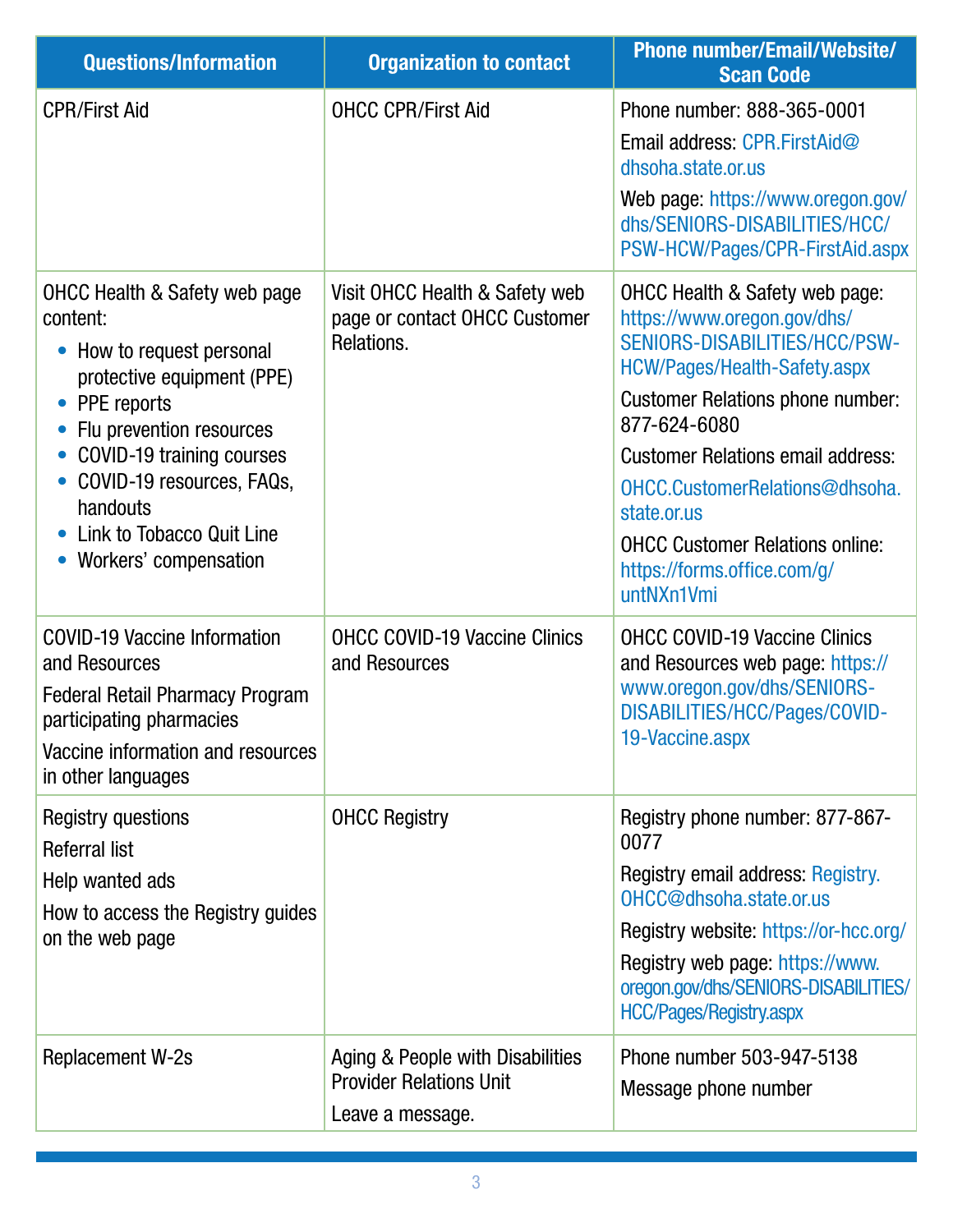| <b>Questions/Information</b>                                                                                                                                                                                      | <b>Organization to contact</b>                                                                                                                                                                                                                                                             | <b>Phone number/Email/Website/</b><br><b>Scan Code</b>                                                                                                                                                                                                                                                                                                      |
|-------------------------------------------------------------------------------------------------------------------------------------------------------------------------------------------------------------------|--------------------------------------------------------------------------------------------------------------------------------------------------------------------------------------------------------------------------------------------------------------------------------------------|-------------------------------------------------------------------------------------------------------------------------------------------------------------------------------------------------------------------------------------------------------------------------------------------------------------------------------------------------------------|
| Sign-up for Community Health<br>Worker training cohorts                                                                                                                                                           | <b>OHCC Community Health Worker</b><br>Training                                                                                                                                                                                                                                            | CHW phone number:<br>877-880-8071, option 1<br>CHW email address: OHCC.CHW@<br>state.or.us                                                                                                                                                                                                                                                                  |
| How to register for a class or<br>cohort and to receive the Elevate<br>newsletter.<br><b>OHCC Stipend questions</b><br>Elevate newsletter                                                                         | <b>OHCC Training</b>                                                                                                                                                                                                                                                                       | Training phone number: 877-867-<br>0077<br>Training email address: Training.<br>OHCC@dhsoha.state.or.us<br>https://www.oregon.gov/dhs/<br>SENIORS-DISABILITIES/HCC/PSW-<br><b>HCW/Pages/Worker-News.aspx</b>                                                                                                                                                |
| Workers' compensation questions<br>Help filing a workers'<br>compensation claim                                                                                                                                   | <b>OHCC Workers' Compensation</b><br>(WC)                                                                                                                                                                                                                                                  | WC phone number: 888-365-0001<br>WC email address: Workerscomp.<br>OHCC@dhsoha.state.or.us                                                                                                                                                                                                                                                                  |
| <b>Oregon Provider Time Capture</b><br><b>Direct Care Innovation</b><br><b>Electronic Visit Verification</b><br>Authorized hours<br>Enrolling as a provider<br>Payment issues<br><b>OR PTC DCI Authorizations</b> | Oregon Provider Time Capture OR<br>PTC DCI<br>Contact DCI help desk at<br>1-855-565-0155 or email<br>ORPTCSupport@dcisoftware.com<br>for help with:<br><b>Basic system navigation</b><br>• Log in assistance<br>• System errors<br>Homecare Worker Coordinator or<br><b>CEP Specialist</b> | PTC OR PTC DCI email address:<br>PTCProject.Info@dhsoha.state.or.us<br>PTC OR PTC DCI web page: https://<br>www.oregon.gov/DHS/APD/ORPTC/<br>pages/index.aspx<br>OR PTC DCI web portal:<br>https://orptc.dcisoftware.com/<br>Link to local office contact<br>information: https://www.oregon.<br>gov/DHS/Offices/Pages/Seniors-<br><b>Disabilities.aspx</b> |
| <b>OregonSaves</b><br>Questions:<br>Opting out of program,<br>withdrawing money, and<br>increasing your contribution<br>amount                                                                                    | <b>OregonSaves</b>                                                                                                                                                                                                                                                                         | OregonSaves phone number:<br>844 661-6777<br>OregonSaves email address:<br>clientservices@oregonsaves.com                                                                                                                                                                                                                                                   |
| <b>General OregonSaves questions</b>                                                                                                                                                                              | Member Assistance Center (MAC)                                                                                                                                                                                                                                                             | MAC phone number:<br>844-503-7348<br>MAC email address: contact@<br>seiu503.org                                                                                                                                                                                                                                                                             |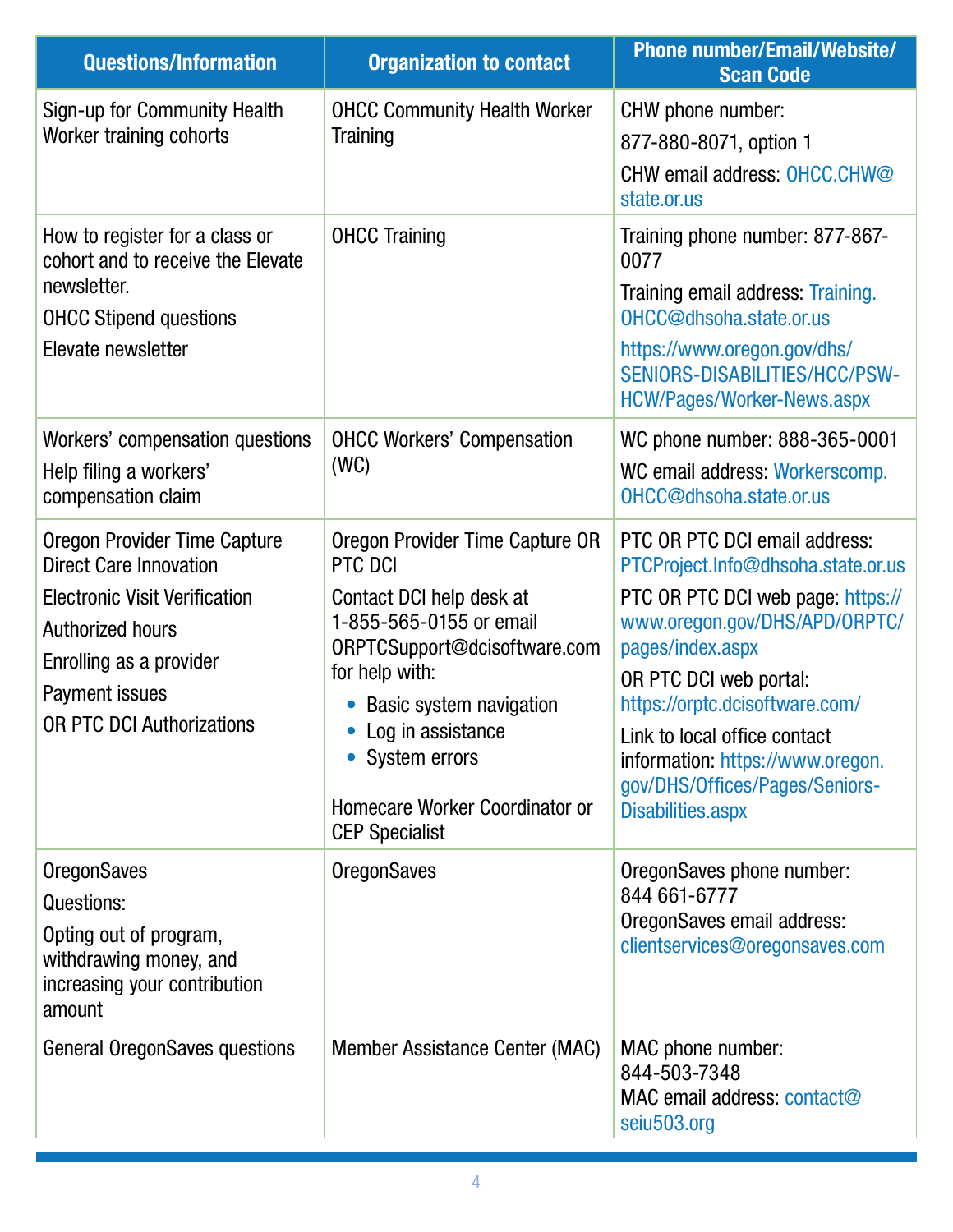| <b>Questions/Information</b>                                                         | <b>Organization to contact</b> | <b>Phone number/Email/Website/</b><br><b>Scan Code</b>                                                                                        |
|--------------------------------------------------------------------------------------|--------------------------------|-----------------------------------------------------------------------------------------------------------------------------------------------|
| If OregonSaves does not have<br>your name, contact OHCC<br><b>Customer Relations</b> | <b>OHCC Customer Relations</b> | <b>Customer Relations phone number:</b><br>877-624-6080<br><b>Customer Relations email: OHCC.</b><br>CustomerRelations@dhsoha.state.<br>or.us |

## When to contact the case manager

| <b>Questions/Information</b>                                                                                                                                          | <b>Organization to contact</b> | <b>Phone number/Email/Website/</b><br><b>Scan Code</b>                                                                  |
|-----------------------------------------------------------------------------------------------------------------------------------------------------------------------|--------------------------------|-------------------------------------------------------------------------------------------------------------------------|
| Changes in your consumer-<br>employer's condition or<br>hospitalization                                                                                               | Case manager                   | Link to local office contact<br>information: https://www.oregon.<br>gov/DHS/Offices/Pages/Seniors-<br>Disabilities.aspx |
| Report work-related safety concerns                                                                                                                                   |                                |                                                                                                                         |
| Attendance – Time off,<br>unexpected personal emergency,<br>change in hours worked, notify<br>the case manager on the first<br>business day<br>Task list not received |                                |                                                                                                                         |

## When to contact the consumer-employer

| <b>Questions/Information</b>                                                                                             | <b>Organization to contact</b> | <b>Phone number/Email/Website/</b><br><b>Scan Code</b>                                                                   |
|--------------------------------------------------------------------------------------------------------------------------|--------------------------------|--------------------------------------------------------------------------------------------------------------------------|
| Questions about when and how to<br>do a task<br>Attendance – Time-off, late<br>to work, unexpected personal<br>emergency | Consumer-employer              | Contact consumer-employer by<br>phone, in-person, or email. Always<br>ask consumer-employer what their<br>preference is. |